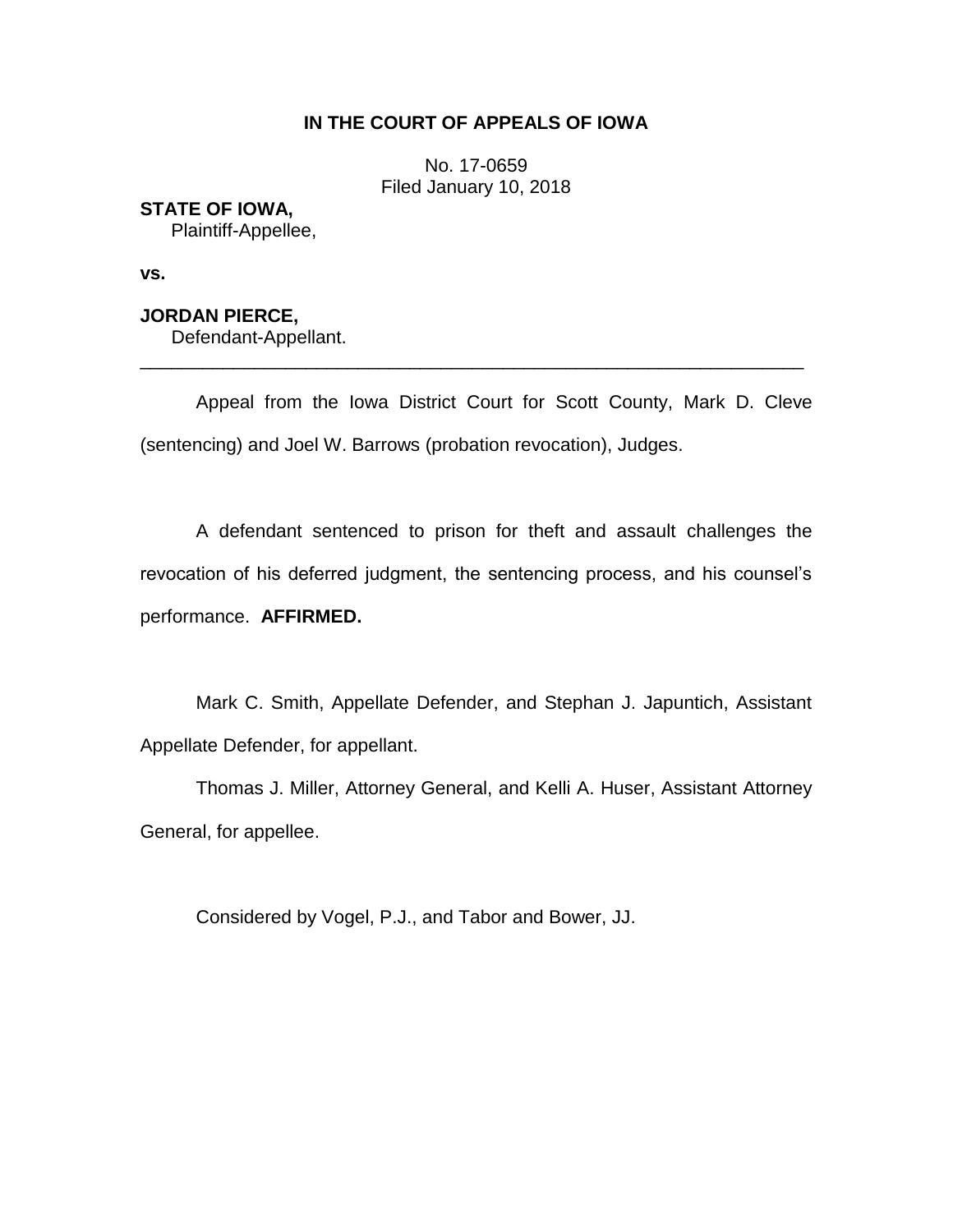## **TABOR, Judge.**

After pleading guilty plea to theft in the first degree and assault resulting in bodily injury, Jordan Pierce received a deferred judgment. Pierce repeatedly violated the terms of his probation, eventually resulting in the revocation of his deferred judgment and the imposition of a prison sentence. Pierce now contests his convictions and sentences, claiming the district court failed to give proper reasons for revoking probation and imposing a prison term, failed to consider mitigating circumstances, and denied Pierce's right to allocution. Pierce also claims his counsel was remiss in not challenging the State's alleged breach of the plea agreement.

Because we find no error in the district court's handling of the probation revocation and sentencing hearing and no deficiency in defense counsel's performance, we affirm.

### **I. Facts and Prior Proceedings**

In September 2014, Pierce confronted a pedestrian on a Davenport street, assaulted him, and took his cell phone and Bluetooth headset. The victim told police Pierce was displaying a knife during the encounter. The State charged Pierce with four counts: robbery in the first degree, theft in the first degree, assault while displaying a weapon, and assault resulting in injury. Pierce's plea bargain allowed him to plead guilty to first-degree theft, in violation of Iowa Code section 714.2(1) (2014), and assault resulting in injury, in violation of Iowa Code section 708.2(2), while the State agreed to dismiss the robbery and assault-whiledisplaying-a-weapon counts. The State agreed to make no recommendation as to sentencing.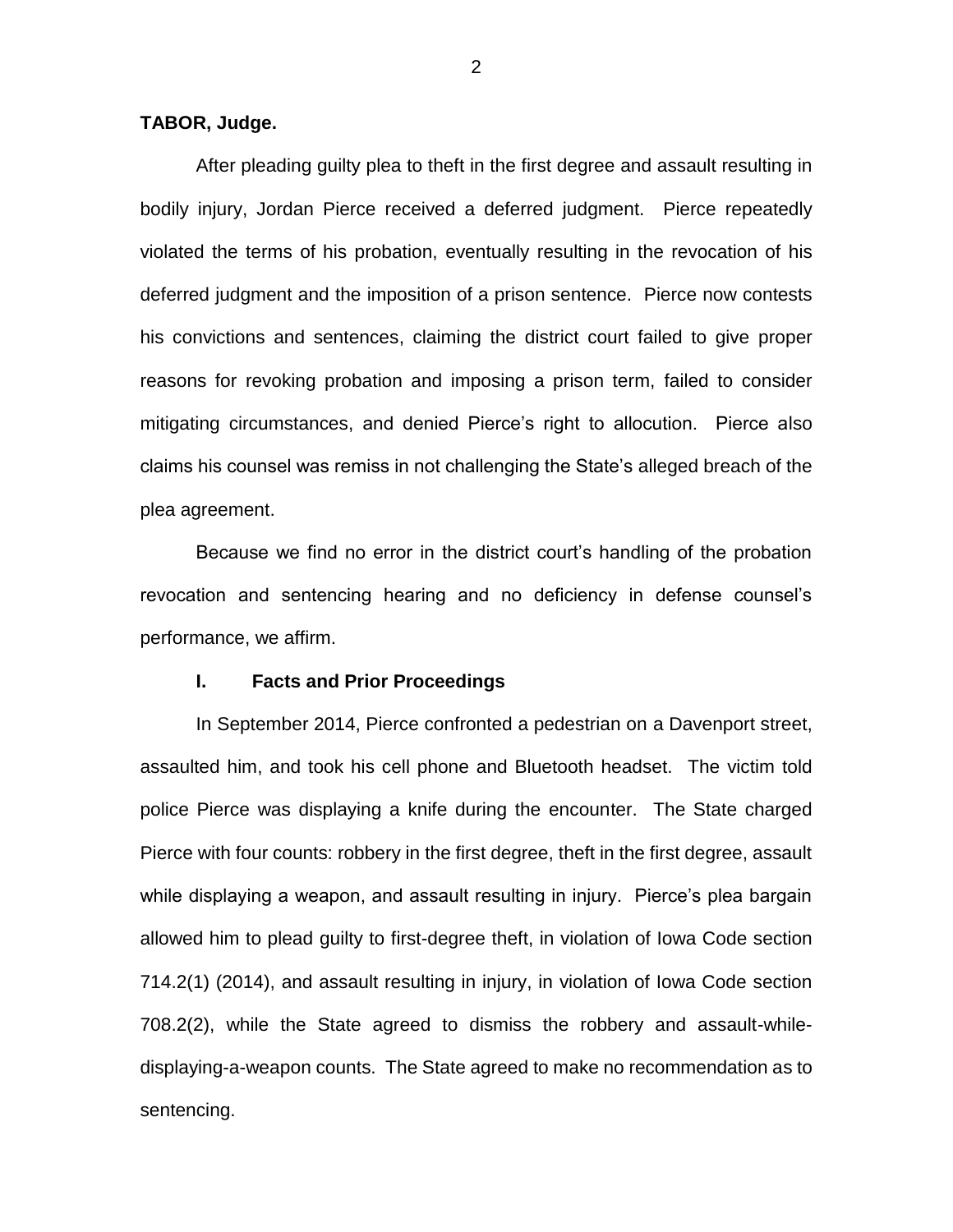At an April 24, 2015 sentencing hearing, the court granted Pierce a deferred judgment and placed him on probation at a residential correctional facility. Just four months later, the judicial department of correctional services filed a probation violation report against Pierce involving problems with his assigned employer. The district court found Pierce in contempt but did not revoke his probation. Then in April 2016, the State applied to revoke Pierce's probation after he engaged in a series of disruptive activities at the residential facility. In June 2016, the district court declined to revoke Pierce's deferred judgment but again held him in contempt.

In January 2017, Pierce's probation officer filed another report of violations, alleging Pierce had not secured full-time employment, made only one monthly \$10 fine payment, used Xanax without a prescription, tested positive for THC after consuming a marijuana brownie at a party, and pleaded guilty to disorderly conduct. At an April 6, 2017 hearing, Pierce stipulated to violating those terms of probation. Noting Pierce had already been held in contempt twice and had already been placed at the residential correctional facility, the court commented, "No one wanted to get to this point, but here we are." The court revoked Pierce's deferred judgment and imposed judgment and sentence. The court sentenced Pierce to an indeterminate ten-year term for the theft offense and a 364-day term for the assault to run concurrently. Pierce appeals the judgment and sentences.

### **II. Scope and Standards of Review**

We review the revocation of probation for an abuse of discretion. *State v. Kirby*, 622 N.W.2d 506, 508 (Iowa 2001). We review sentencing proceedings for the correction of legal error. *State v. Formaro*, 638 N.W.2d 720, 724 (Iowa 2002).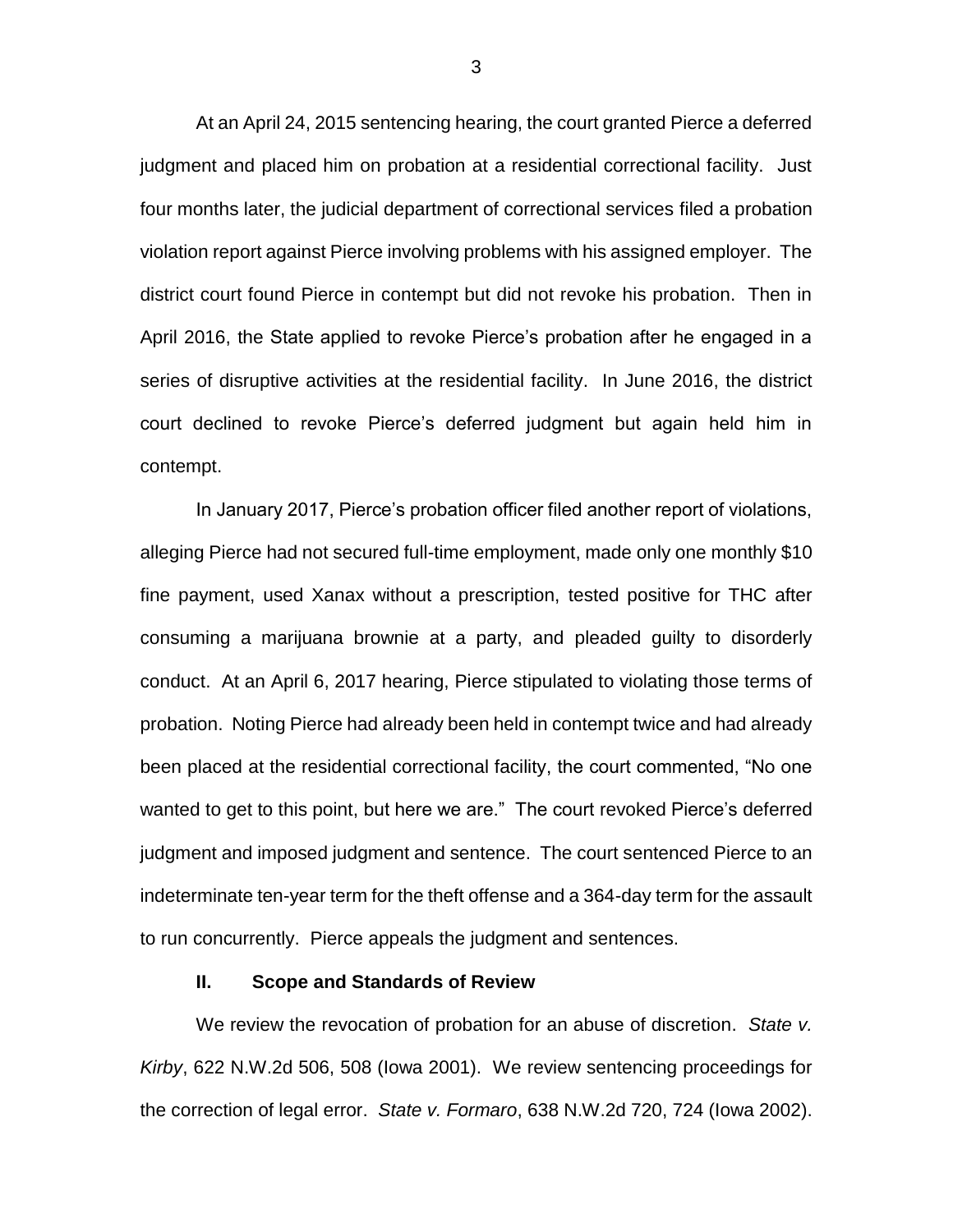But "[w]e will not reverse the decision of the district court absent an abuse of discretion or some defect in the sentencing procedure." *Id.*

Because Pierce's ineffective-assistance-of-counsel claim is grounded in the Sixth Amendment, our review is de novo. *See State v. Clay*, 824 N.W.2d 488, 494 (Iowa 2012).

### **III. Probation Revocation and Sentencing**

#### **A. Reasons for Revocation and Prison Term**

After Pierce stipulated to his probation violation, the district court had a choice whether to continue probation or revoke the deferred judgment and impose sentence. *See* Iowa Code § 908.11(4). When a court decides to impose sentence, it must "state on the record its reason for selecting the particular sentence." Iowa R. Crim. P. 2.23(3)(d). Pierce contends the court failed to consider options other than incarceration and failed to give "appropriate reasons" for either the revocation or the sentence.

When the district court uses its power to revoke a deferred judgment, it must "demonstrate an exercise of discretion in using that power or give a reason for choosing among sentencing options." *State v. Lillibridge*, 519 N.W.2d 82, 83 (Iowa 1994). In *Lillibridge*, the supreme court remanded for a new hearing because the district court did not indicate what the probation violations were or "how these violations influenced the court to select the sentence it did." *Id*.

This case differs from *Lillibridge.* Here, the court gave its rationale for imposing a prison term: "Obviously, the primary reason for the sentence and the reason we're here is because of numerous previous failures on supervision. Again, it's unfortunate, but you've got the track record you created yourself, Mr. Pierce."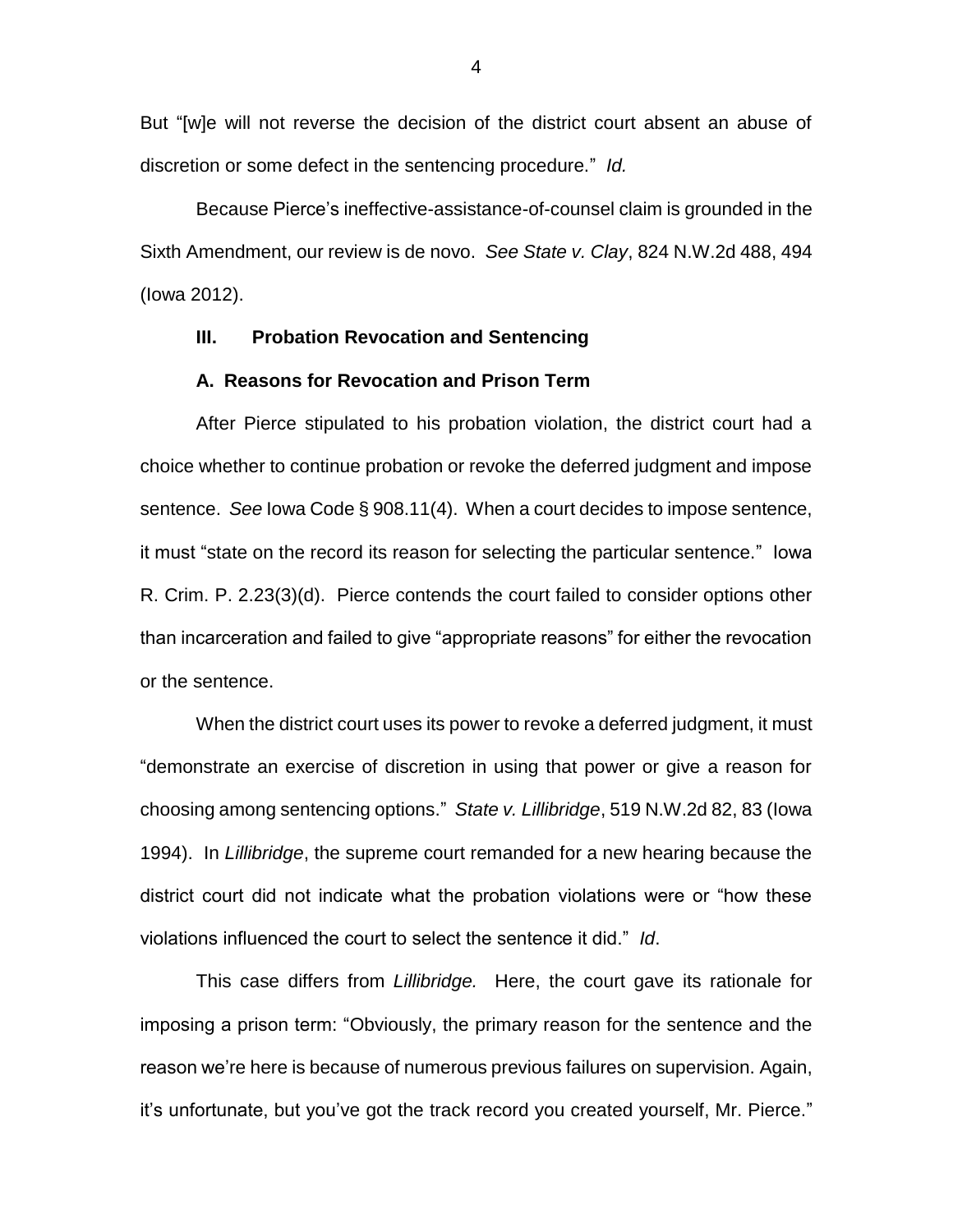Although succinct, the court's reasoning was sound. *See State v. Johnson*, 445 N.W.2d 337, 343 (Iowa 1989) (holding terse statement of reasons may be sufficient as long as brevity does not prevent us from reviewing the exercise of sentencing discretion), *overruled on other grounds by State v. Hill*, 878 N.W.2d 269 (Iowa 2016).

On two earlier occasions, Pierce received contempt sanctions rather than revocation of his deferred judgment. Pierce did not take advantage of his second and third chances. His repeated inability to comply with the terms of his probation while in a residential correctional facility left the court with few good options—the court could give Pierce a fourth chance at leniency or could hold him accountable for his theft and assault offenses by imposing judgment and sentence. We cannot find the court abused its discretion by opting to send Pierce to prison. *See State v. Liddell*, 672 N.W.2d 805, 816 (Iowa 2003) ("When Liddell failed meet one of the conditions of the court's order, he proved himself an unsuitable candidate for a deferred.").

Pierce further intimates the sentencing court considered unproven violations in deciding to revoke the deferred judgment and impose the prison term. The record does not support that intimation. Pierce stipulated to certain probation violations recited by his attorney; the court did not suggest it was considering any grounds for revocation beyond those that were specified in the stipulation.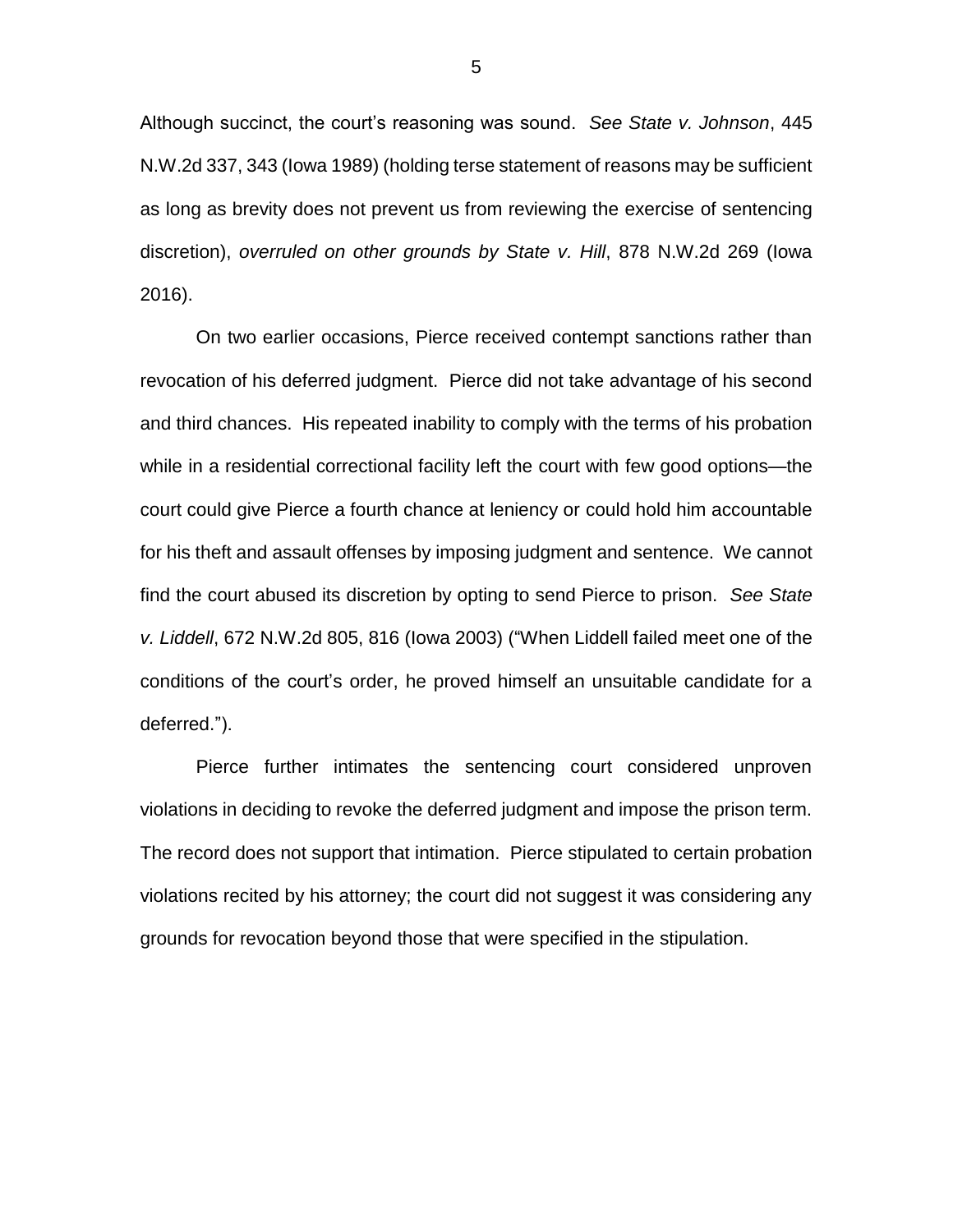### **B. Consideration of Mitigating Circumstances**

Sentencing courts must consider any mitigating circumstances related to the defendant. *State v. Witham*, 583 N.W.2d 677, 678 (Iowa 1998). Pierce contends the district court failed to take into account factors that weighed against revoking his deferred judgment and imposing a prison sentence. For example, Pierce highlights his openness with his probation officer about the disorderly conduct charge, his aspirations to be a surgical technician, and his inspiration to reform his behavior based on the upcoming birth of his child.

The district court heard the defense argument on these factors but believed Pierce's proven difficulty with meeting the expectations of supervision in the community was the top concern. *See State v. Thomas*, 547 N.W.2d 223, 226 (Iowa 1996) (clarifying sentencing court is not required to note presence or absence of mitigating circumstances). We find the district court properly exercised its discretion.

### **C. Right to Allocution**

Before rendering judgment, a sentencing court must allow defense counsel and the defendant to speak in mitigation of punishment. Iowa R. Crim. P. 2.23(3)(d). This right to allocution need not be invited with any particular language. *State v. Nosa*, 738 N.W.2d 658, 660 (Iowa Ct. App. 2007). Substantial compliance with the rule will suffice. *Id*.

The following exchange occurred at the probation-revocation and sentencing hearing:

THE COURT: Mr. Pierce, anything you want to tell me before I impose sentence?

6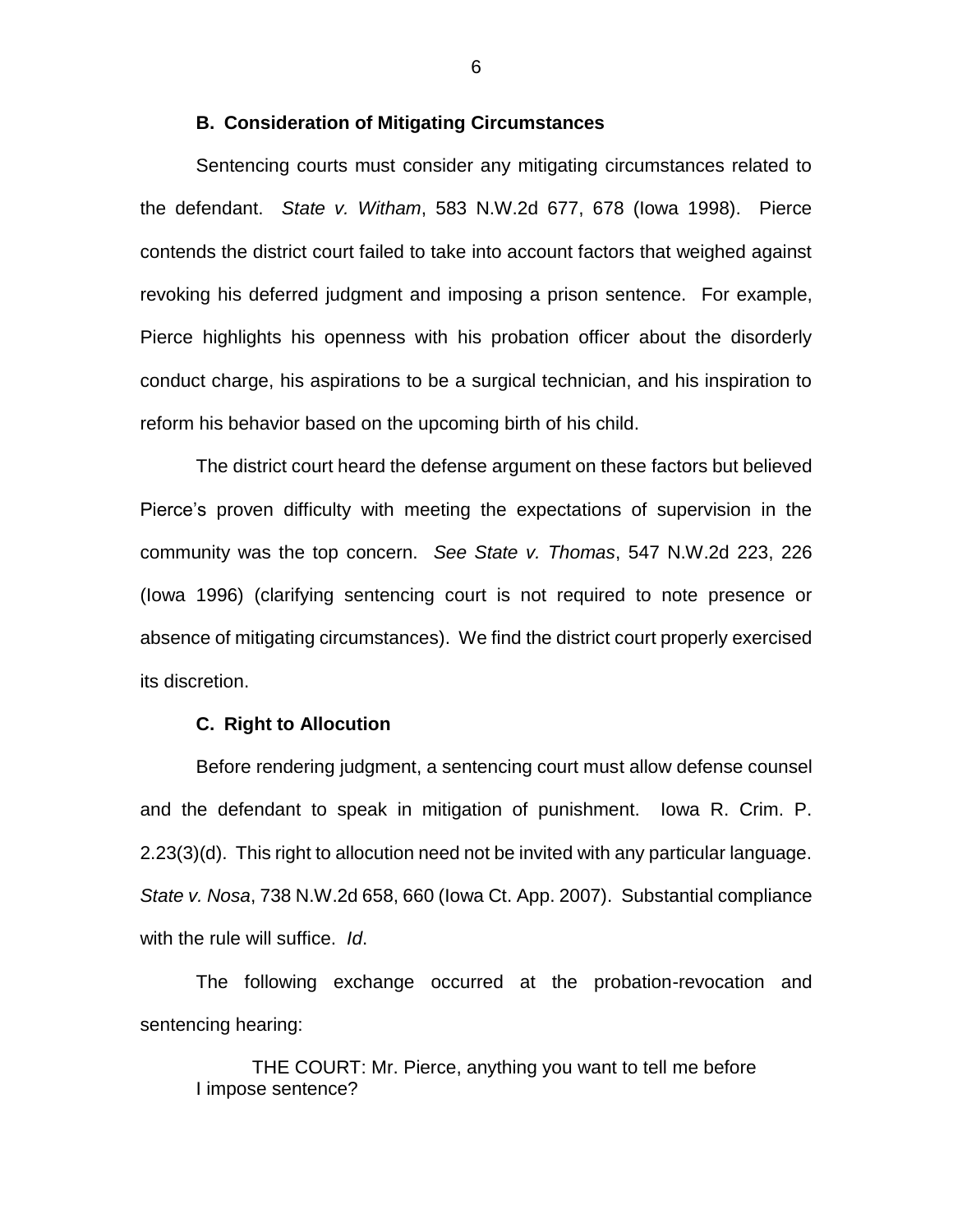THE DEFENDANT: I know I've did some wrong things, I know I didn't follow my probation to the extent that was set upon for me to. First time I was in RCF I did mess up, I know that, I accept that.

Pierce then explained to the court the circumstances of his disorderly

conduct charge that led to his probation violation, saying "I acted wrong, and I know

that. I accept that, and I do apologize to the Court for that."

Pierce went on to say:

[T]hat was all before I found out that I had a kid on the way, and that changed some matters, it changed some thought processes, and my aspirations are greater now that I found out what my life's going to come to, depending on the matters resting in this court.

Pierce understood he could have his deferred judgment revoked because of his probation violations but told the court: "I just want to be able to have a chance to try again with my family." At the prompting of his defense attorney, Pierce explained his educational plans and his goal to be a surgical technician. Finally, Pierce told the court he had been on probation on and off through his teen years but asserted: "I'm done being a kid and I want to be a man."

Citing *State v. Duckworth*, 597 N.W.2d 799, 800 (Iowa 1999), Pierce argues that although the district court allowed him to speak on the issue of revocation, he was not allowed to speak in mitigation of punishment. We are not persuaded by this argument. Pierce's case is a far cry from *Duckworth*. Duckworth testified at his revocation hearing, but the court "made no effort to provide Duckworth with an opportunity to volunteer any information in mitigation of his sentence." 597 N.W.2d at 801. By contrast, the court here referenced imposition of sentence in asking for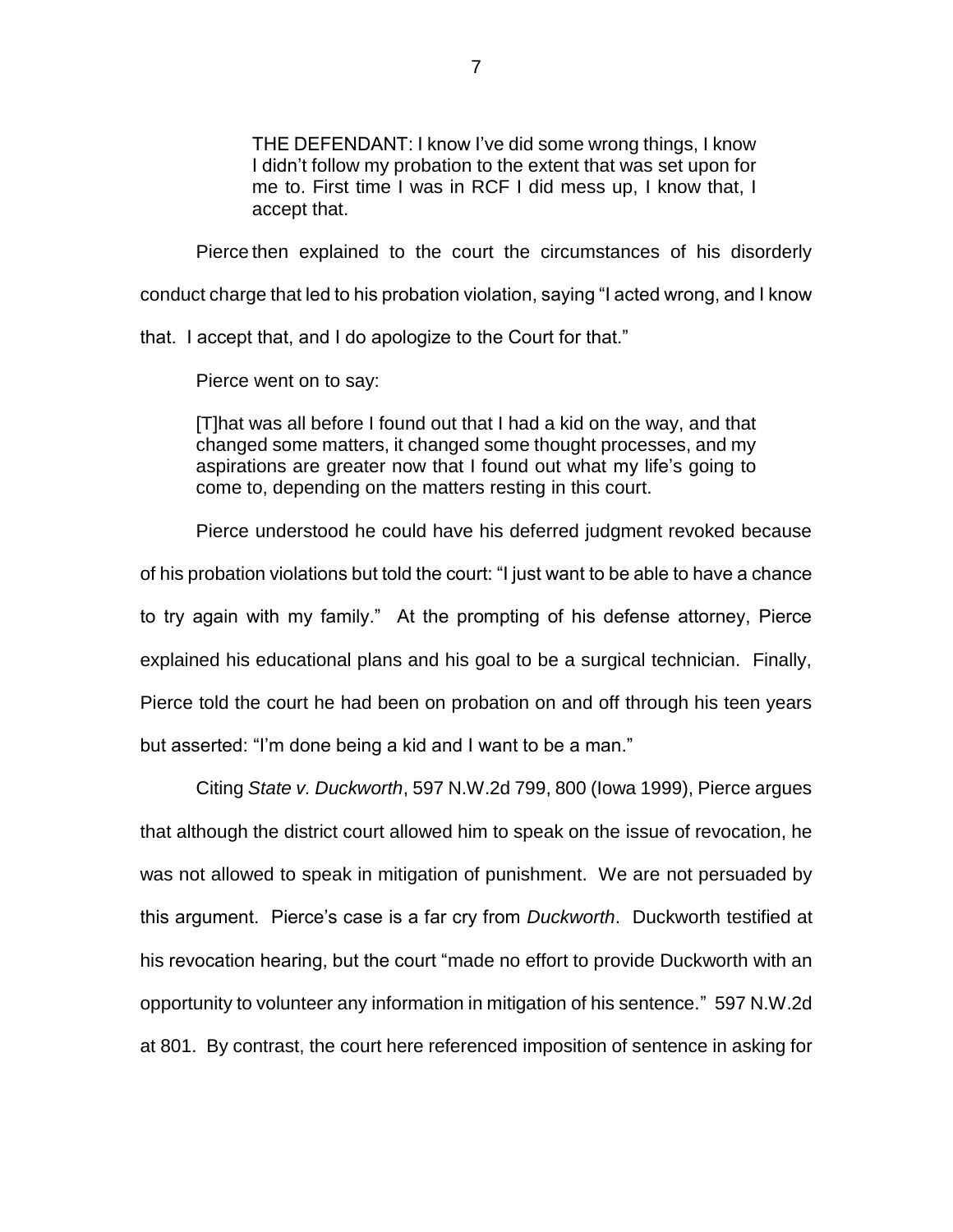Pierce's input and Pierce offered mitigating information. We find substantial compliance with the allocution rule.

## **IV. Ineffective Assistance of Counsel**

In his final assignment of error, Pierce argues his attorney was ineffective for not objecting when the State advocated for a prison term at the revocation hearing because the plea agreement specified the State would offer no recommendation as to sentencing. At the original sentencing hearing in April 2015, the prosecutor told the court: "Pursuant to the plea agreement, we have no recommendation regarding sentencing." At the probation revocation hearing in April 2017, the prosecutor told the court: "It's our recommendation at this time that the deferred judgment be revoked and that he be sentenced to prison." Defense counsel did not object to the State's recommendation for revocation and incarceration.

To prevail on his ineffective-assistance-of-counsel claim, Pierce must show counsel failed to perform an essential duty and counsel's omission resulted in prejudice. *See State v. Lopez*, 872 N.W.2d 159, 169 (Iowa 2015) (explaining modification of prejudice prong when counsel fails to object to breach of plea agreement). Counsel has a duty to object when the State reneges on a plea agreement. *Id*. Therefore, the outcome of Pierce's appeal "turns on whether the prosecutor breached the plea agreement." *See id*. "The relevant inquiry in determining whether the prosecutor breached the plea agreement is whether the prosecutor acted contrary to the common purpose of the plea agreement and the justified expectations of the defendant and thereby effectively deprived the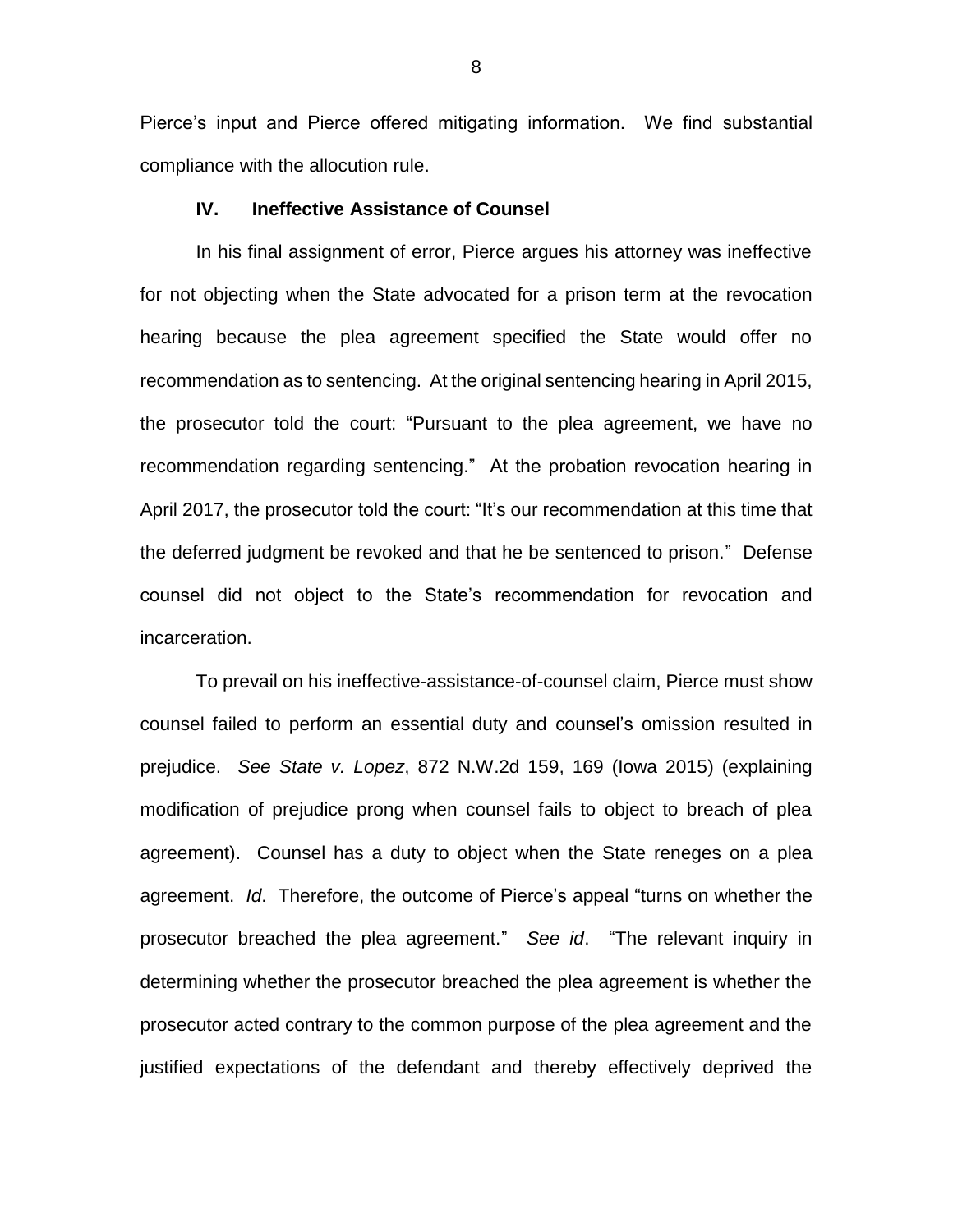defendant of the benefit of the bargain." *State v. Frencher*, 873 N.W.2d 281, 284 (Iowa Ct. App. 2015).

On appeal, the State contends the county attorney kept her promise by refraining from a making a recommendation at the original sentencing hearing, paving the way for the district court to grant Pierce a deferred judgment. The State argues the original sentencing hearing marked "the end of the defendant's justified expectations." In the State's estimation, the prosecution did not agree to remain silent at all future probation revocation proceedings.

We conclude the scope of the plea agreement was limited to the original sentencing hearing, and therefore, the State did not breach the agreement by offering its view at the revocation hearing. *See State v. Windom*, 485 N.W.2d 832, 835 (Wis. Ct. App. 1992) ("To treat the sentencing after probation revocation as an integral part of the original sentence would bind the State to that plea agreement ad infinitum in all subsequent sentence hearings arising out of the original crime."); *see also People v. Jones*, 180 Cal. Rptr. 228, 233 (Cal. Ct. App. 1982) ("A consummated plea bargain does not insulate a defendant from the consequences of his future misconduct. A defendant gets the benefit of his bargain only once. Like time, a plea bargain once spent is gone forever."); *State v. Richmond*, 896 P.2d 1112, 1116 (Kan. Ct. App. 1995) (finding change in circumstances sufficient to relieve the State of its duty to adhere to the plea agreement upon revocation of the suspended sentence). Because the State did not breach the plea agreement, counsel was not ineffective.

9